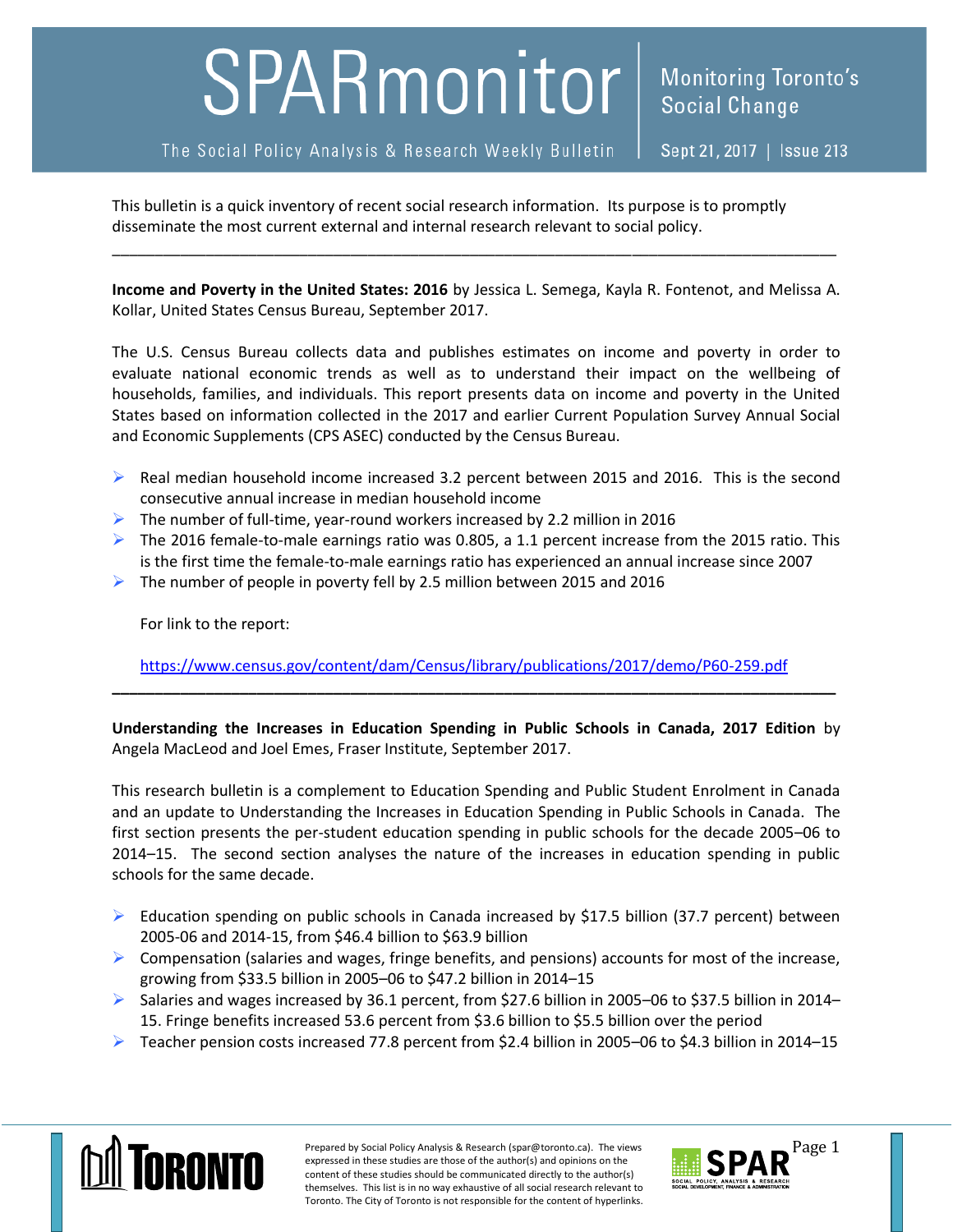For link to the report:

# [https://www.fraserinstitute.org/sites/default/files/understanding-the-increases-in-education](https://www.fraserinstitute.org/sites/default/files/understanding-the-increases-in-education-spending-in-public-schools-2017.pdf)[spending-in-public-schools-2017.pdf](https://www.fraserinstitute.org/sites/default/files/understanding-the-increases-in-education-spending-in-public-schools-2017.pdf)

**\_\_\_\_\_\_\_\_\_\_\_\_\_\_\_\_\_\_\_\_\_\_\_\_\_\_\_\_\_\_\_\_\_\_\_\_\_\_\_\_\_\_\_\_\_\_\_\_\_\_\_\_\_\_\_\_\_\_\_\_\_\_\_\_\_\_\_\_\_\_\_\_\_\_\_\_\_\_\_\_\_\_\_\_**

# **Education at a Glance 2017 OECD Indicators**, by the OECD, September 2017.

This report is the authoritative source for information on the state of education around the world. With more than 125 charts and 145 tables included in the publication and much more data available on the educational database, Education at a Glance 2017 provides key information on the output of educational institutions; the impact of learning across countries; the financial and human resources invested in education; access, participation and progression in education; and the learning environment and organisation of schools.

- In most OECD countries, the most popular tertiary degrees held by adults are in business, administration or law
- $\triangleright$  23% of tertiary-educated 25-64 year-olds hold a degree in one of these three fields of study, compared to 5% in natural sciences, statistics and mathematics; 4% in information and communication technologies; and 17% in engineering, manufacturing, and construction
- Interest in science, technology, engineering and mathematics (STEM) grows with higher levels of education, with almost double the share of students graduating from these fields at doctoral level than at bachelor's level in 2015

For link to the report:

## [http://www.oecd-](http://www.oecd-ilibrary.org/docserver/download/9617041e.pdf?expires=1505309674&id=id&accname=guest&checksum=69F27BCD82C5FB6D48E9437B168B6B65)

[ilibrary.org/docserver/download/9617041e.pdf?expires=1505309674&id=id&accname=guest&chec](http://www.oecd-ilibrary.org/docserver/download/9617041e.pdf?expires=1505309674&id=id&accname=guest&checksum=69F27BCD82C5FB6D48E9437B168B6B65) [ksum=69F27BCD82C5FB6D48E9437B168B6B65](http://www.oecd-ilibrary.org/docserver/download/9617041e.pdf?expires=1505309674&id=id&accname=guest&checksum=69F27BCD82C5FB6D48E9437B168B6B65)

\_\_\_\_\_\_\_\_\_\_\_\_\_\_\_\_\_\_\_\_\_\_\_\_\_\_\_\_\_\_\_\_\_\_\_\_\_\_\_\_\_\_\_\_\_\_\_\_\_\_\_\_\_\_\_\_\_\_\_\_\_\_\_\_\_\_\_\_\_\_\_\_\_\_\_\_\_\_\_\_\_\_\_\_\_

**Who's Hungry: 2017 Profile of Hunger in Toronto** by Daily Bread Food Bank, September 2017.

This report, discusses the persistent issue of hunger and poverty within Toronto. The trend of client visits shifting from city core to inner suburbs continues unabated. Rising food prices, expensive housing and lack of income means Toronto is an increasingly difficult place to live. Despite these challenges, Daily Bread continues to be a major source of a basic necessity – food – to help people struggling with poverty, and the resulting hunger that poverty causes.

- From April 2016 to March 2017, there were a total of 990,970 client visits to Daily Bread Food Bank and North York Harvest Food Bank member agencies
- $\triangleright$  The average length of time people need to access them has also increased: from an average of one year in 2010 to two years in 2017
- Scarborough has seen a 30% increase in the number of visits from 2016 to 2017
- $\triangleright$  Seniors 65 and over accessing food banks have increased by nearly 27 per cent since last year, compared with other age groups, which have increased between 14 and 18 per cent